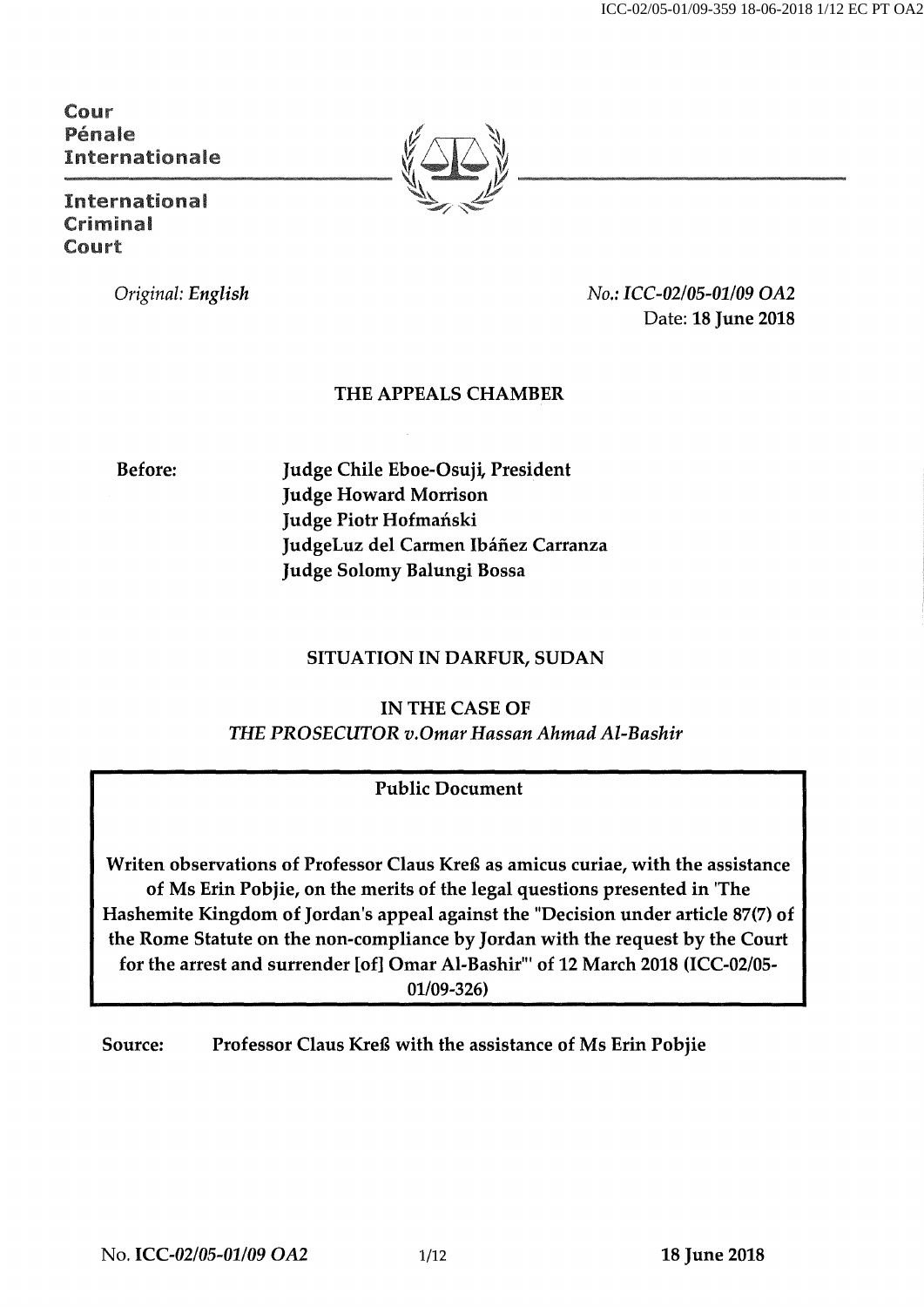| Document to be notified in accordance with regulation 31 of the Regulations of the Court to: |                                                               |
|----------------------------------------------------------------------------------------------|---------------------------------------------------------------|
| The Office of the Prosecutor<br>Ms Fatou Bensouda, Prosecutor<br>Ms Helen Brady              | <b>Counsel for the Defence</b>                                |
| <b>Legal Representatives of the Victims</b>                                                  | <b>Legal Representatives of the Applicants</b>                |
| <b>Unrepresented Victims</b>                                                                 | <b>Unrepresented Applicants</b><br>(Participation/Reparation) |
| The Office of Public Counsel for<br><b>Victims</b>                                           | The Office of Public Counsel for the<br>Defence               |
| <b>States' Representatives</b><br>Competent authorities of the Hashmite<br>Kingdom of Jordan | <b>Amicus Curiae</b>                                          |
| <b>REGISTRY</b>                                                                              |                                                               |
| Registrar<br>M. Peter Lewis                                                                  | <b>Counsel Support Section</b>                                |
| <b>Victims and Witnesses Unit</b>                                                            | <b>Detention Section</b>                                      |
| <b>Victims Participation and Reparations</b><br><b>Section</b>                               | Other                                                         |
|                                                                                              |                                                               |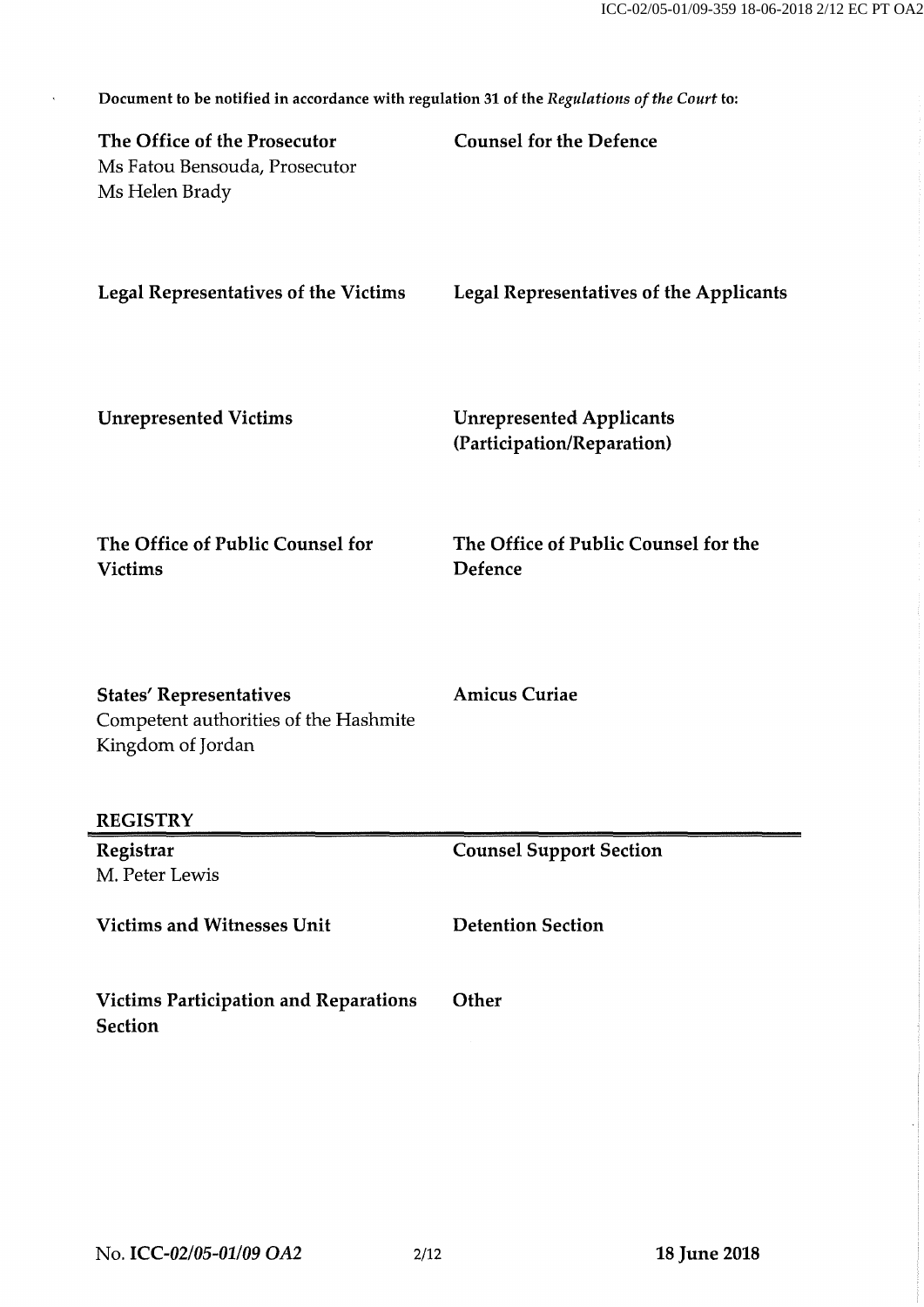### *Introduction*

- 1. The legal issues before the AC go to the heart of the international criminal justice system *stricto sensu,* as established by the ICC Statute. At the material time, Jordan would not have acted inconsistently with any of its obligations under international law as referred to in article 98(1) of the ICC Statute ('the Statute'), had it complied with the International Criminal Court's (`the Court') request for the arrest and surrender of President Al-Bashir to the Court while he was present on Jordanian territory. The same is true, *mutatis mutandis,* with respect to article 98(2) of the Statute. Therefore, I respectfully submit that the appeal is to be rejected.
- 2. In my submissions, I shall explain the legal conclusion set out inpara.1. On article 98(2) of the Statute, I shall write no more than that Jordan has *not* pointed to the existence of any 'international agreement' within the meaning of that provision.
- 3. In the year-long debate about the case against President Al-Bashir, two main legal avenues have been identified in order to reach the conclusion that article 98(1) of the Statute does not prevent the Court from proceeding with requesting a State Party to the Statute to arrest and surrender President Al-Bashir when he is present on the territory of that State. The first legal avenue, which, over time, has been articulated in two main variants,<sup>1</sup> is based on the legal effect of Security Council resolution 1593 ('the Security Council avenue'). The second legal avenue is based on the view that, first, there exists a customary international law exception to the customary international law immunity right *ratione personae* of States for the purpose of proceedings before the Court and that, second, this exception extends to the triangular legal relationship of vertical co-operation between the Court, a requested State Party and the Non-State Party of which the person sought is the incumbent Head of State ('the Customary Law avenue').
- 4. In accordance with the position taken by PTC I in its Malawi<sup>2</sup> and Chad<sup>3</sup> decisions. I respectfully submit that the Customary Law avenue is open and that it should therefore be taken by the AC. I have set out the explanation of this position in greater detail in my academic work and I would respectfully refer the AC to the additional explanations provided there<sup>4</sup> as an integral part of the following considerations.

<sup>&</sup>lt;sup>1</sup> For a summary of those two, see Claus Kreß/Kimberly Prost, in Otto Triffterer/Kai Ambos, eds, Commentary on the Rome Statute of the International Criminal Court, 3<sup>rd</sup> ed. (Beck/Hart/Nomos), 2008, pp. 2117 – 2145, at pp. 2140/1 (MN 39).

PTC I, 12 December 2011, ICC-02/05-01/09-139.

<sup>&</sup>lt;sup>3</sup> PTC I, 13 December 2011, ICC-02/05-01/09-140.

<sup>&</sup>lt;sup>4</sup> Claus Kreß, 'The International Criminal Court and Immunities under International Law for States not Party to the Court's Statute', in; Morten Bergsmo/LING, Yan, eds, State Sovereignty and International Criminal Law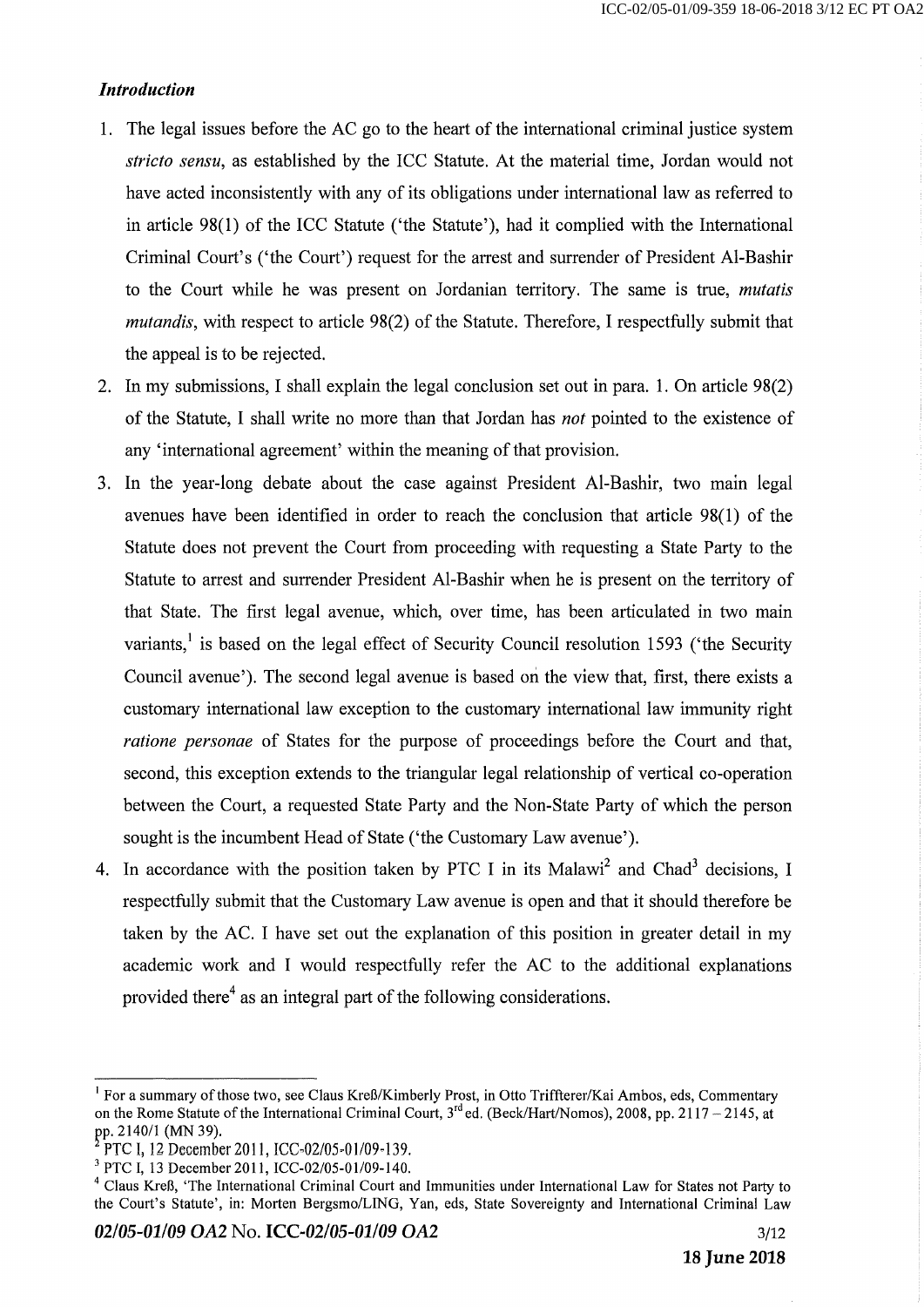### *The Customary Law Avenue*

- 5. In its Malawi<sup>5</sup> and Chad<sup>6</sup> decisions, PTC I decided the question before the AC in accordance with the view stated in para. 4 above. PTC I provided fairly detailed reasons for this legal position.<sup>7</sup> PTC II, beginning with its decision of 9 April 2014,<sup>8</sup> has changed direction and pursued a `Security Council avenue' *without explaining* this departure from the `Customary Law avenue' chosen by PTC I. Also in its subsequent decision on the matter on 6 July 2017,<sup>9</sup> which it affirmed in the appealed decision,<sup>10</sup> the PTC II only *stated,* but *failed to explain* its departure from the Customary Law avenue.
- 6. I respectfully submit that the AC should take the Customary Law avenue seriously even though the conclusion for the case against Al-Bashir is the same irrespective of which of the two possible avenues is chosen. The choice between the two legal avenues before it has implications that transcend the case in question. Given its broader appellate function, the AC should have this wider picture in mind:
- 7. Only the Customary Law avenue enables the Court *equally* to exercise its jurisdiction under article 12(2) of the ICC Statute, over those Non-State Party officials who generally enjoy immunity *cationepersonae.* Conversely, the Security Council avenue will be open to the Court only if the Security Council makes *apolitical* decision to that effect. The need for the Court to apply international criminal law as equally as possible is not only firmly enshrined in the fabric of the ICC Statute (for example, by requiring the Court to exercise its jurisdiction over `situations' and not just `cases'), but goes to the heart of the *legitimacy* of the exercise of international criminal jurisdiction. This is all the more true with respect to those high ranking State officials who otherwise enjoy immunity *ratione personae,* as those officials will very often be among those *most* responsible for the commission of crimes under international law.
- 8. The Customary Law avenue exists, but it is admittedly not (yet) firmly entrenched and fortified. Only one international judicial decision to date, the 2004 Charles Taylor jurisdiction decision by the AC of the Special Court for Sierra Leone, has unambiguously decided the case before it on the basis of the legal proposition that customary international law has crystallized an exception from the traditional immunity right *ratione personae*

<sup>(</sup>Torkel Opsahl Academic EPublisher, 2012), pp. 223 – 265, at p. 243 et seq.) as well as in Kreß/Prost, note 1, at pp. 2128 — 2139 (MN 23 — 36)).

*<sup>5</sup>*PTC I, 12 December 2011, ICC-02/05-01/09-139.

*<sup>6</sup>*PTC I, 13 December 2011, ICC-02/05-01/09-140.

<sup>&</sup>lt;sup>7</sup> It is reprinted in Kreß/Prost, note 1, at pp. 2129 – 2131 (MN 25).

*<sup>B</sup>*PTC 11, 9 April 2014, ICC-02/05-01/09.

<sup>&</sup>lt;sup>9</sup> PTC II, 6 July 2017, ICC-02/05-01/09-302, para. 68.

<sup>&</sup>lt;sup>10</sup> See the mere reference to the relevant *f* aragraph of the 6 July 2017 Decision in para. 27 of PTC II, 11 December 2017, ICC-02/05-01/09-309 (,t/e appealed decision').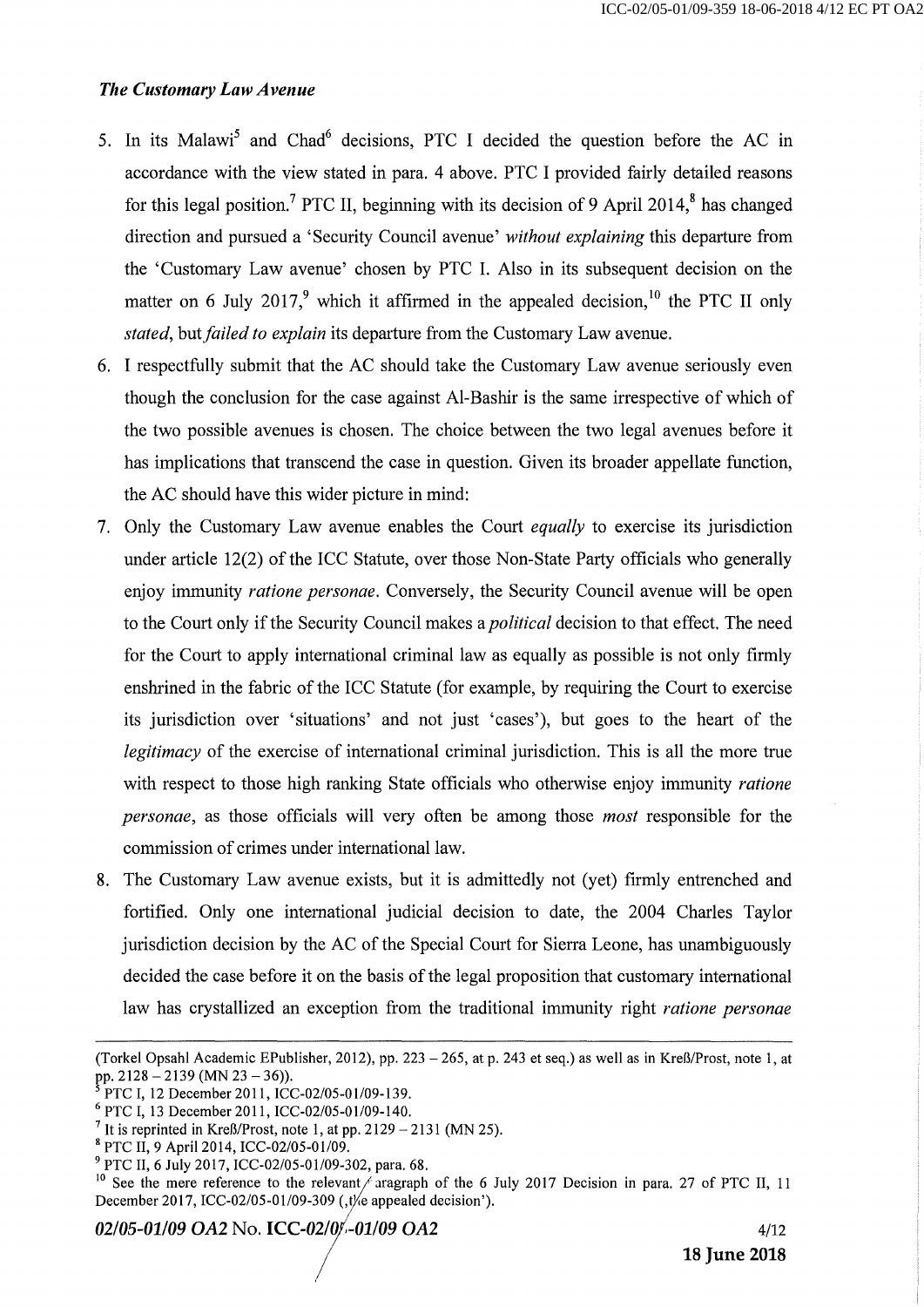before *international* criminal courts,<sup>11</sup> and the *ratio decidendi* of the Charles Taylor decision does not even directly cover our second legal proposition that the customary law exception to the immunity right *ratione personae* extends to the triangular co-operation relationship envisaged by article 98(1) *of* the Statute.

9. In order to embrace the Customary Law avenue, one must therefore go beyond the consideration *of* State pronouncements or judicial decisions that *directly* articulate the existence *of* the customary law rule in question. Instead, one must also be prepared to accept engaging in reasoning, which includes deductive elements derived from broader principles — to the extent that such principles have been endorsed by States. I respectfully submit that the latter course *of* action is the correct one in the ascertainment *of* customary international law: Nothing in the concept *of* customary international law speaks against holding States to the principles they have articulated in their (verbal) practice and nothing precludes the deduction of rules of customary international law from such principles if the content *of* such rules naturally flows from such principles. In fact, it is well known that much *of* the body *of* international criminal law, as currently applied by this Court, has evolved (and, very often, could not otherwise have evolved) in this way. By way of an important example, I respectfully ask the AC to consider the following pronouncement by the Nuremberg International Military Tribunal, which is widely considered as the judicial starting point of the legal evolution in question:

`The principle of international law, which under certain circumstances, protects the representatives of a state, cannot be applied to acts which are condemned as criminal by international law. The authors of these acts cannot shelter themselves behind their official positions in order to be freed from punishment in appropriate proceedings. Article 7 of the Charter expressly declares: "The official position of Defendants, whether as heads of State, or responsible officials in Government departments, shall not be considered as freeing them from responsibility, or mitigating punishment." On the other hand the very essence of the Charter is that individuals have international duties which transcend the national obligations of obedience imposed by the individual state. He who violates the laws of war cannot obtain immunity while acting in pursuance of the authority of the state if the state authorizing action moves outside its competence under international law.<sup>12</sup>

This judicial pronouncement contains a strong deductive character and, yet, while its precise legal significance is open to question, it has never been discarded as irrelevant by those having subsequently been engaged in the international legal discourse.

10. It was therefore correct for PTC I, in its decisions referred to in para. 7, to refer to a consistent line *of* State practice confirming these principles going back to the Charters for

<sup>&</sup>lt;sup>11</sup> Special Court for Sierra Leone, Prosecutor v. Charles Ghankay Taylor, Decision on Immunity from Jurisdiction, 31 May 2004, SCSL-2003-01-I, para 52. For the less certain precedential value of the relevant ICTY case law in re Milosevic, see Kreß/Prost, note 1, at pp. 2135/6 (MN 32).

<sup>&</sup>lt;sup>12</sup> International Military Tribunal (Nuremberg), Judgment and Sentences, 1 October 1946, (1947), 41 *AJIL* 221.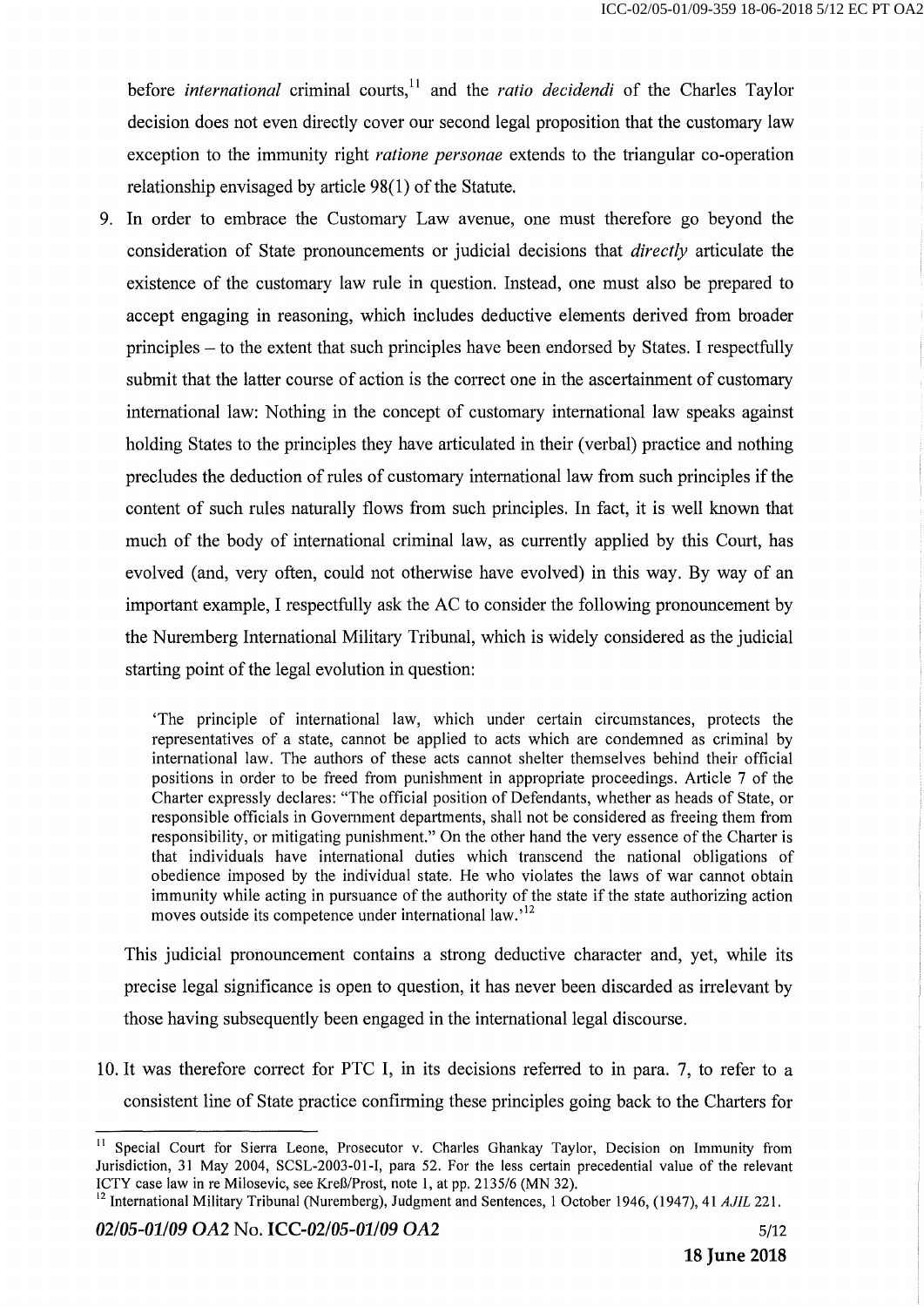the Nuremberg and Tokyo Tribunals (articles 7 and 6 respectively), Principle III of the 1950 Nuremberg Principles, Article 7(2) of the ICTY Statute, Article 6(2) of the ICTR Statute, and article 7 of the 1996 ILC Draft Code of Crimes against the Peace and Security of Mankind. It is true that these provisions are framed in terms of substantive law and do thus not address the immunity issue in the same direct way as article 27(2) of the Rome Statute. But it is also true that the concepts of substantive law and immunity have not been neatly distinguished in the earlier drafting practice of international criminal law. Rather, as is evident from the classic passage in the Nuremberg judgment, as cited above inpara. 9, the immunity issue has been addressed in conjunction with the statutory provision that confirms the applicability of the substantive law. It is therefore in line with the historic development that the ILC states in its commentary on Article 7 of the 1996 Draft Code of Crimes against the Peace and Security of Mankind: '[...] the absence of any procedural immunity with respect to prosecution or punishment in appropriate judicial proceedings is an essential corollary of the absence of any substantive immunity or defence.<sup> $13$ </sup> In addition, the line of State practice referred to is formulated without any distinction between immunity *ratione materiae* and *ratione personae* and the classic passage in the Nuremberg judgment does not contain such a distinction, either.

11. PTC I was all the more correct in its approach as the very concept of international criminal law *stricto sensu* strongly points in the direction of an exception to the customary law of immunities.<sup>14</sup> The ultimate purpose of international criminal law *stricto sensu* is to strengthen and to protect certain international rules of conduct the importance of which, in the view of States, transcend their national interests. Crimes under international law therefore concern the international community as a whole. This sentiment already underlies the classic Nuremberg *dictum*, as cited above, that 'the very essence of the Charter is that individuals have international duties which transcend the national obligations of obedience imposed by the individual state'. Subsequently, States and the ICJ have come explicitly to embrace the concept of 'international community' in legal texts, judicial decisions and in the international legal discourse more broadly.<sup>15</sup> To date, the articulation of the fundamental idea underlying the entire evolution of international criminal law *stricto sensu* since Nuremberg has taken the form of the fourth preambular paragraph according to which they are the `most serious crimes of concern to the

<sup>&</sup>lt;sup>13</sup> Para. 6 of the Commentary on Article 7, in Gabrielle Kirk McDonald and Olivia Swaak-Goldman, eds, Substantive and Procedural Aspects of International Criminal Law, vol. II, part 1, (Kluwer Law International, 2000,p.354).

<sup>&</sup>lt;sup>14</sup> For a powerful recent contribution in support of this view, see Harmen van der Wilt, 'The Continuing Story of the International Criminal Court and Personal Immunities', in: Bruce Ackermann/Kai Ambos/H Sikri, eds, Visions of Justice. Liber Amicorum Mirjan Damaska (Duncker & Humblot, 2016), pp. 457 – 469).

<sup>&</sup>lt;sup>15</sup> For the precise references, see Kreß/Prost, note 1, p. 2133 (MN 29).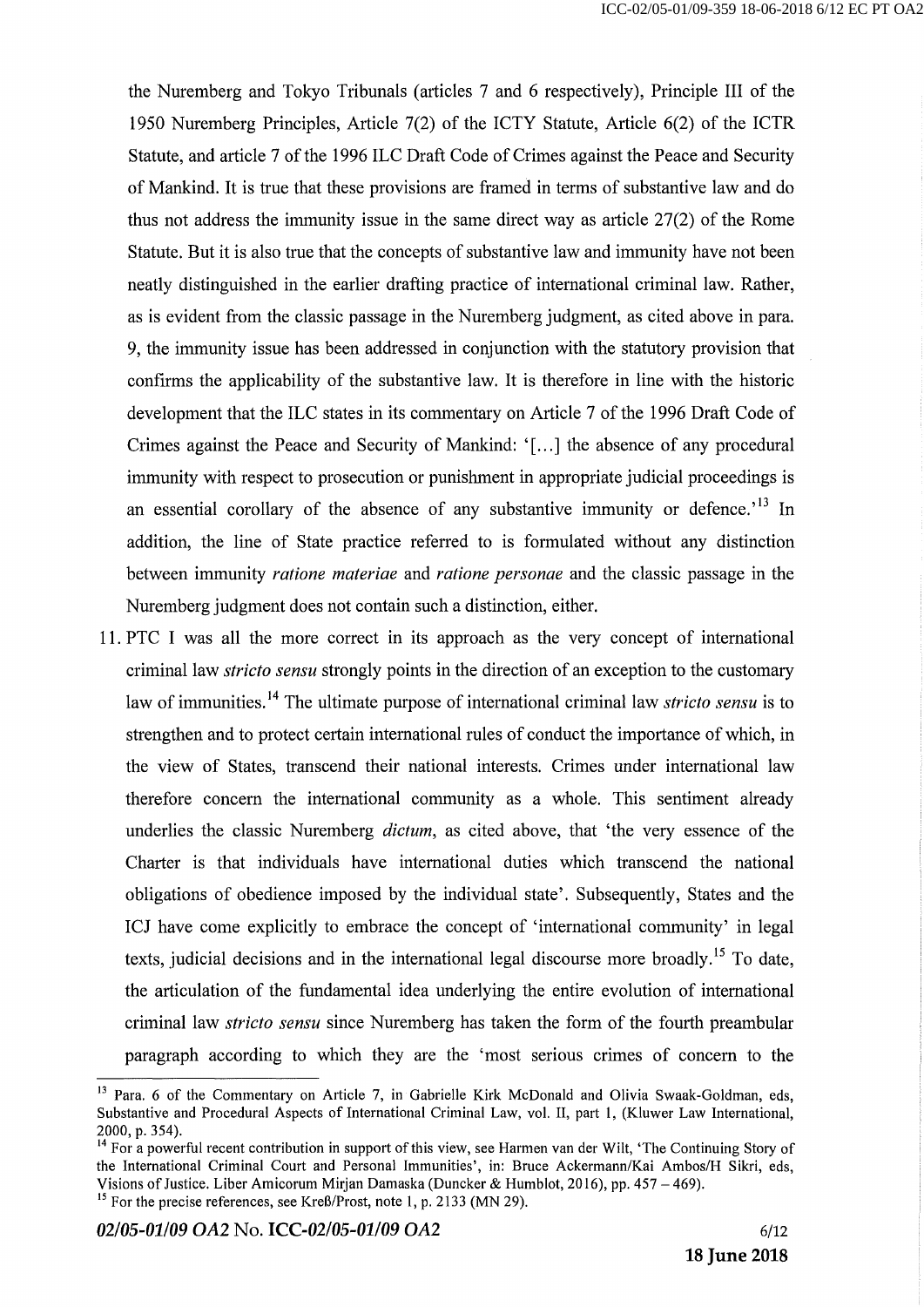international community as a whole which must not go unpunished'. In their practice, States have thus come to embrace the idea of an international *iuspuniendi* over a narrowly defined set of crimes under customary international law. This international *iuspuniendi*  necessarily transcends the concept of national sovereignty, and, from the outset, it has been chiefly directed to the conduct of (high ranking) State officials. Therefore, the very concept of international criminal law *stricto sensu* strongly points in the direction of an exception to State immunity rights, including those *ratione personae.* 

- 12. All this is *not* to question the decision made by the ICJ in the Arrest Warrant case that customary international law has *not* crystallised an international criminal law exception to the State immunity right *ratione personae* for the purpose of *national* criminal proceedings.<sup>16</sup> The practice of States in support of *this* finding by the ICJ can be *distinguished* in a principled manner from the situation before *certain* international criminal courts: It is certainly desirable that States, acting as fiduciaries of the international community as a whole, adjudicate crimes under international law. There is an inherent danger, though, that this power may be abused for political reasons in a decentralized international legal order. And the risk of political abuse is particularly serious in cases of the most high-ranking foreign State officials due to the inevitable political implications of such proceedings. If such an abuse in fact occurs, the damage to the sovereignty of the State concerned and the stability of international relations will necessarily be severe. Understandably therefore, current customary international law gives precedence to the interest in preventing such damage from occurring over the interest underpinning the international *iuspuniendi.*
- 13. But the picture is different if the exercise of the international *iuspuniendi is* entrusted to an *international criminal court which represents the international community as a whole and is therefore to be considered a direct embodiment of this community.* In such a case, the risks of a politically motivated and thus abusive intrusion into State sovereignty and of causing damage to the stability of international relations are reduced to a point where the interest underpinning the international *iuspuniendi* weighs far stronger. In its Arrest Warrant decision, the ICJ therefore convincingly distinguished between *national* and *international* criminal proceedings and held that, quite apart from the case of a waiver by the State concerned, an exception from the customary State right to immunity *ratione materiae* is conceivable before 'certain international criminal courts, where they have jurisdiction'. The ICJ included specifically *this* Court in the list of courts given by way of

<sup>&</sup>lt;sup>16</sup> International Court of Justice, 14 February 2002, Democratic Republic of the Congo v. Belgium (Arrest Warrant Case), ICJ Reports  $2002$ , p. 3 (paras. 58, 61).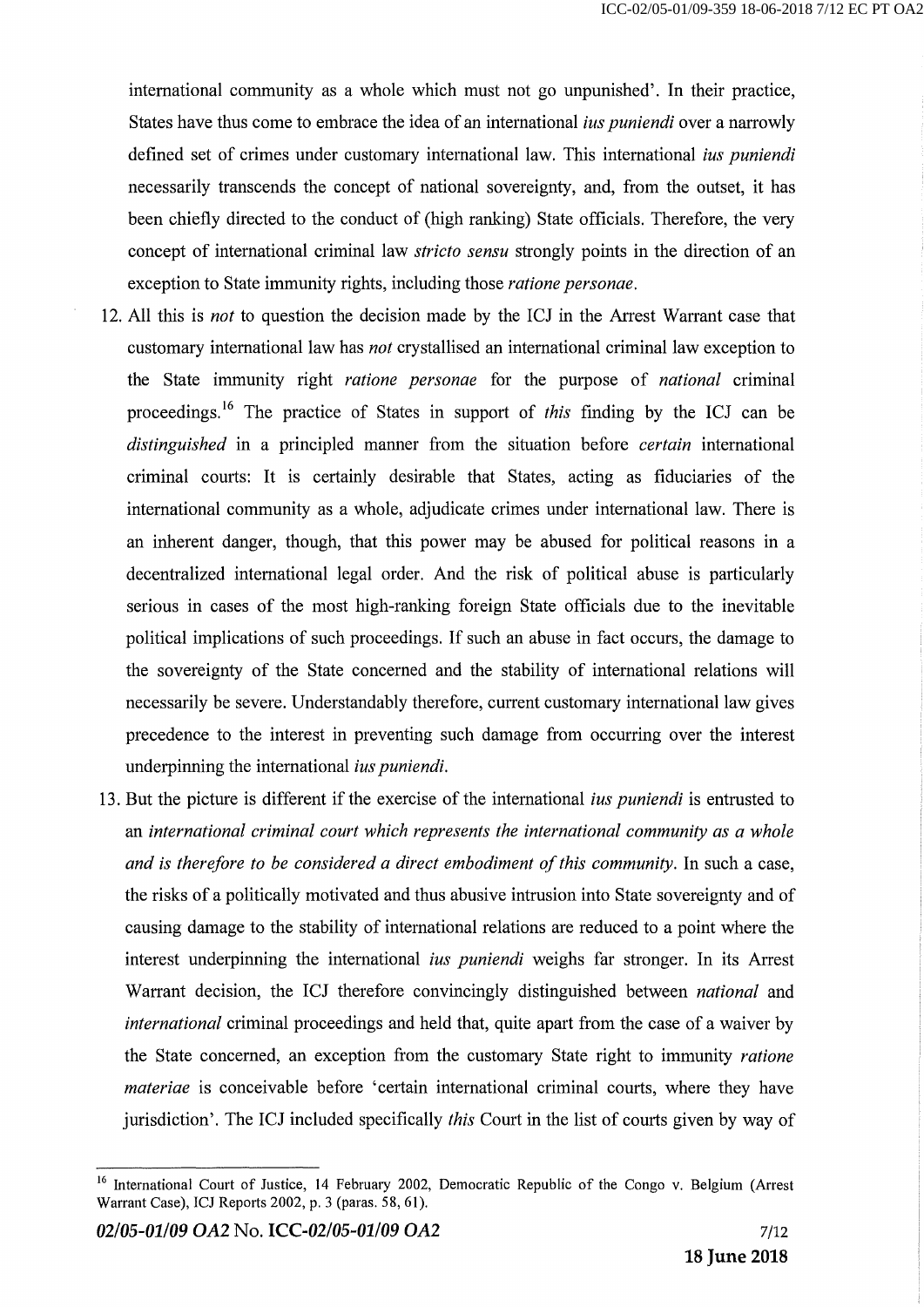example in that connection. It is also noteworthy that the ICJ's distinction between national and international criminal proceedings has gained traction in the subsequent international legal discourse. This is true, for example, for the 2004 Charles Taylor jurisdiction decision by the AC of the Special Court for Sierra Leone,  $^{17}$  as it is true for the two decisions of PTC I referred above inpara.7. Also China has stated: `Immunity from criminal jurisdiction of a foreign State was not the same as immunity from international criminal jurisdiction such as that of the International Criminal Court, *and the two should not be linked* (emphasis added).<sup>'18</sup>

- 14. In view of criticisms voiced against the distinction between *national* and *international*  criminal proceedings, it will be important for the AC to specify that that distinction only holds if the jurisdiction of the international criminal court in question transcends the delegation of national criminal jurisdiction by a group of States and can instead be convincingly characterized as the *direct embodiment of the international community for the purpose of enforcing itsiuspuniendi.* This is not only the case where an international criminal court has been established or otherwise endorsed by the Security Council. Rather, it is also true, and perhaps even more so, where such a court has been established on the basis of an international treaty which constitutes the *legitimate* attempt to provide the international community as a whole with a judicial organ to directly enforce its *ius puniendi.* Such a treaty must have resulted from negotiations within a truly universal format, such a treaty must contain a standing invitation to universal membership, such a treaty must incorporate the internationally applicable fair trial standards and such a treaty must be confined to international criminal law *stricto sensu,* that is to crimes under *customary* international law. If all of these conditions are fulfilled, there can be no question of (a risk of) `hegemonic abuse'. The Statute fulfils all of these conditions and therefore the ICC constitutes a judicial organ entrusted with the direct enforcement of the international *iuspuniendi.* In particular, articles 5 to 8 of the Statute were drafted with the shared intent to ensure that only crimes under customary international law are included and that the definitions do not exceed existing customary international law.<sup>19</sup>
- 15. In light of the foregoing, the AC of the Special Court for Sierra Leone in its 2004 Charles Taylor jurisdiction decision, while being the first international criminal court to explicitly decide its case on that basis, could build on a sufficiently robust and coherent line of State

<sup>&</sup>lt;sup>17</sup> Special Court for Sierra Leone, Prosecutor v. Charles Ghankay Taylor, Decision on Immunity from Jurisdiction, 31 May 2004, SCSL-2003-01-I, para. 52.

<sup>&</sup>lt;sup>18</sup> A/C.6/63/SR.23, 21 November 2008, para. 35.

<sup>&</sup>lt;sup>19</sup> Philippe Kirsch, who chaired the Committe of the Whole, has made a number of authoritative statements recording the Drafter's Intent that the crimes included in the Statute do not exceed existing customary international law. Kirsch's statements are recorded and explained in and by Leena Grover, *Interpreting Crimes in the Rome Statute of the International Criminal Court* (Cambridge University Press, 2014), at 340.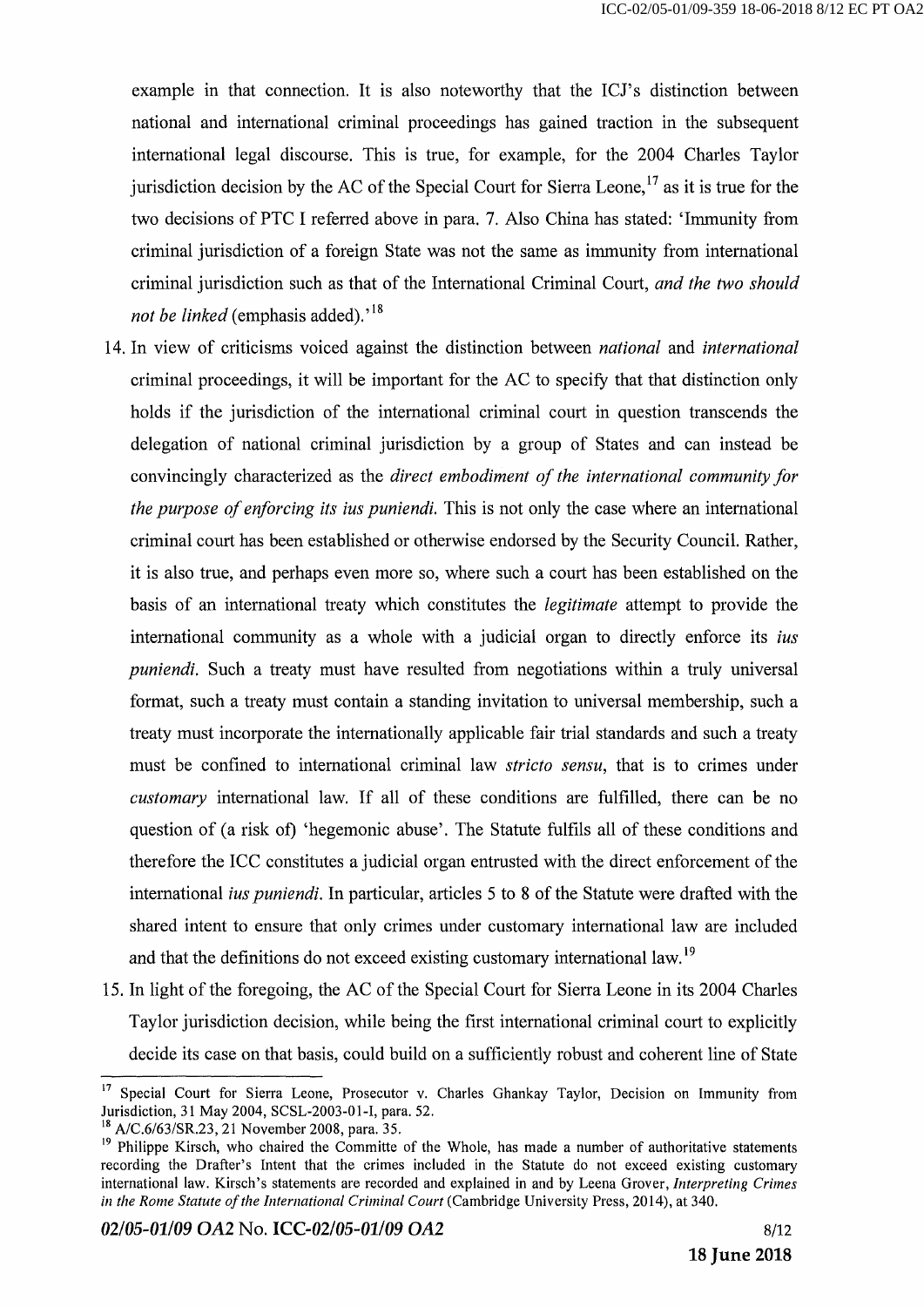practice when it held that `[T]he principle seems now established that the sovereign equality of states does not prevent a Head of State from being prosecuted before an international criminal tribunal or court.<sup> $20$ </sup> In addition, it is worth noting that this decision did *not* provoke any criticisms by States. This is the background against which PTC I rightly decided in its two decisions referred to above that customary international law has crystallized an exception to the right of States to immunity *ratione personae* for the purpose of proceedings before certain international criminal courts, including *this* Court.

- 16. However, as explained up to this point, the exception does not necessarily extend to the triangular legal relationship of vertical co-operation between the Court, a requested State Party and the Non-State Parry of which the person sought holds office to which immunity *ratione personae* normally attaches, and no direct reliance can be placed on the 2004 Charles Taylor decision in that respect. What is more, it may be asked whether an arrest and surrender executed by a State Parry at the request of the Court does not rather form part of that State Parry's *national* criminal jurisdiction so that the *international criminal court's* customary law exception to the immunity right *ratione personae* of a Non-State Parry is inapplicable at that level. If this were so, the immunity right *ratione personae*  would have to be respected in line with the ICJ's decision in the Arrest Warrant case.
- 17. Such line of reasoning would, however, stop at considering the *formal* side of things and it would miss the decisive point on *substance.* It is true that arrest and surrender are *formally* executed by the requested State. But, on substance, this is done as part of the operation of a system of *international* criminal justice. In *a pure* system of international criminal justice, the international criminal court would have at its disposal an *international* enforcement apparatus. In reality, however, international criminal jurisdictions must almost always rely on the co-operation of States to enforce their decisions. But this difference in the form of operation does not change the fact that *substantively* (or: *functionally)* a requested State Party, which complies with a request issued by this Court, acts within the legal framework and for the purposes of the *international* criminal proceedings before this Court. As a matter of principle, it is therefore far more convincing, if not even compelling, to extend the `international criminal court's exception' to the immunity right *ratione personae* from the bilateral relationship between the Non-State Party concerned and the Court to the triangular legal relationship of vertical co-operation between the Court, a requested State Party and the Non-State Party in question. This is what PTC I did in the two decisions referred to above.

Special Court for Sierra Leone, Prosecutor v. Charles Ghankay Taylor, Decision on Immunity from Jurisdiction, 31 May 2004, SCSL-2003-01-I, para 52.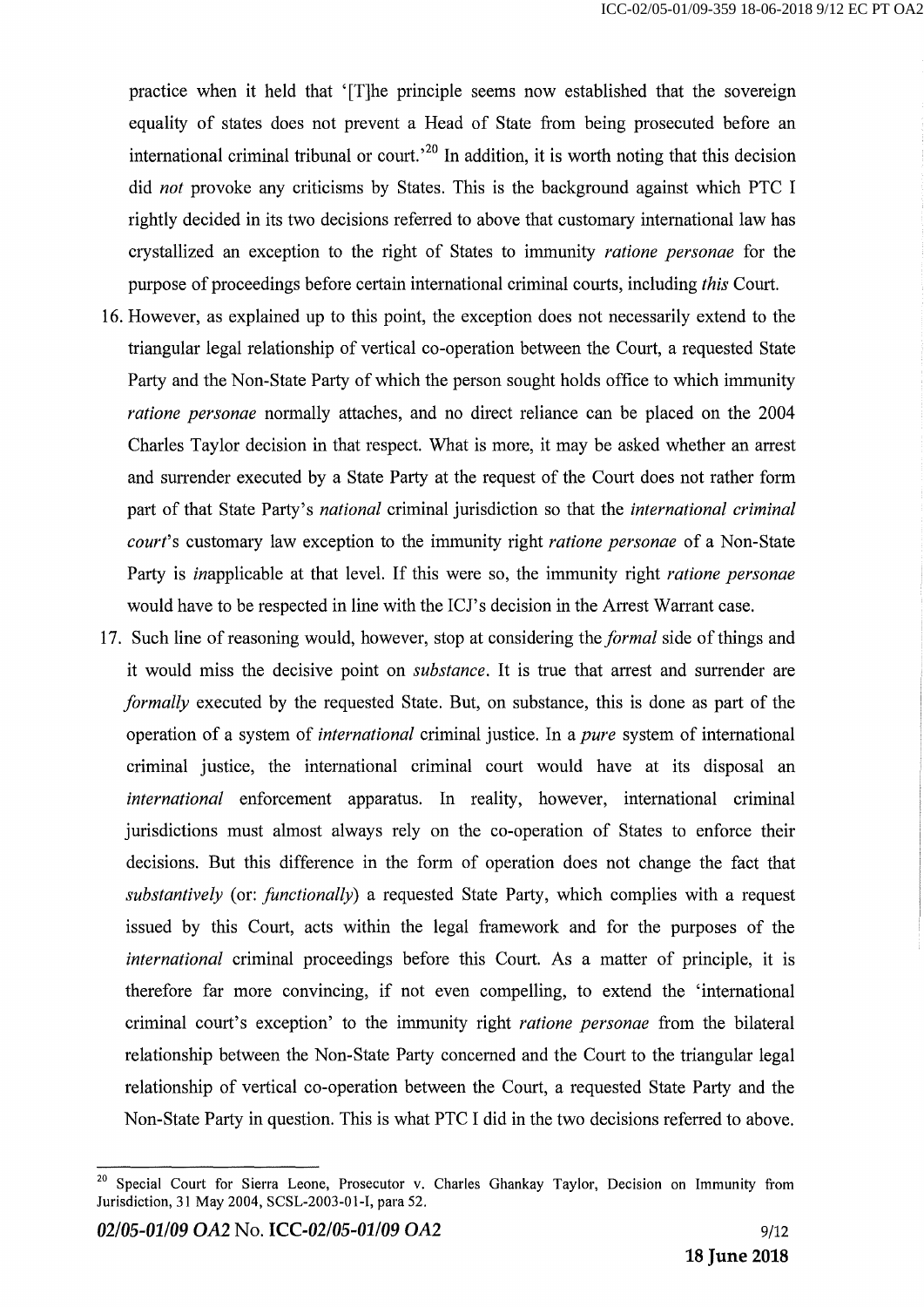To hold that PTC I was not justified to do so in the absence of a prior international judicial precedent directly on point demands too much for the delineation of the scope of a customary law rule: In view of the absence, prior to the Statute, of a multilateral treaty system establishing a judicial organ to directly enforce the international *ius puniendi*, there could not have been any direct precedent for the interpretation given to the 'international criminal court's exception' by the PTC I. To demand such a precedent would therefore be tantamount to precluding customary international law from taking the only form that fully corresponds with the system of international criminal justice *stricto sensu,* as established by the Statute.

- 18. For these reasons, including those additionally set out in my above-mentioned writings, I am convinced that PTC I was correct in proceeding with the Customary Law avenue. As so often in the process of the formation of a customary law rule, one may differ with respect to the precise moment in time when the rule in question has come into existence. But in any event, this moment was before the beginning of the commencement of the case against President Al-Bashir and this is what matters for the purposes of these appellate proceedings and for the determination of the current state of the law.
- 19. I acknowledge that the decisions made by PTC I have been met with criticism by certain States, including, in particular, African States.<sup>21</sup> I also accept the fact that the Customary Law avenue may not remain open forever, but may be closed by virtue of subsequent State practice to the contrary. I do therefore by no means deny the legal relevance of the practice of States subsequent to the decisions rendered by PTC I. But in attributing the proper weight to this practice, it is important to set the starting point of the analysis right: The question is not whether the Customary Law avenue has come into existence, but rather whether is has been closed as a result of subsequent practice by States to the contrary. As States Parties to the Statute have vested the Court with the sole authority to identify the applicable customary law,  $2^2$  the crucial question is whether a sufficient number of *Non*-States Parties have come to articulate their opposition to the Customary Law avenue with sufficient clarity. I fail to see that this is the case. At the same time, I do of course accept that the AC will be best placed to paint an accurate picture of the current state of the practice of States.

#### *Security Council Avenue*

20. Only if the AC were to decide *not* to follow the Customary Law avenue, would I

<sup>&</sup>lt;sup>21</sup> For an outline of those criticisms, see Kreß/Prost, note 1, pp. 2137 – 2139 (MN 29 – 34).

<sup>&</sup>lt;sup>22</sup> Further on that point Kreß, note 4, pp. 261/2.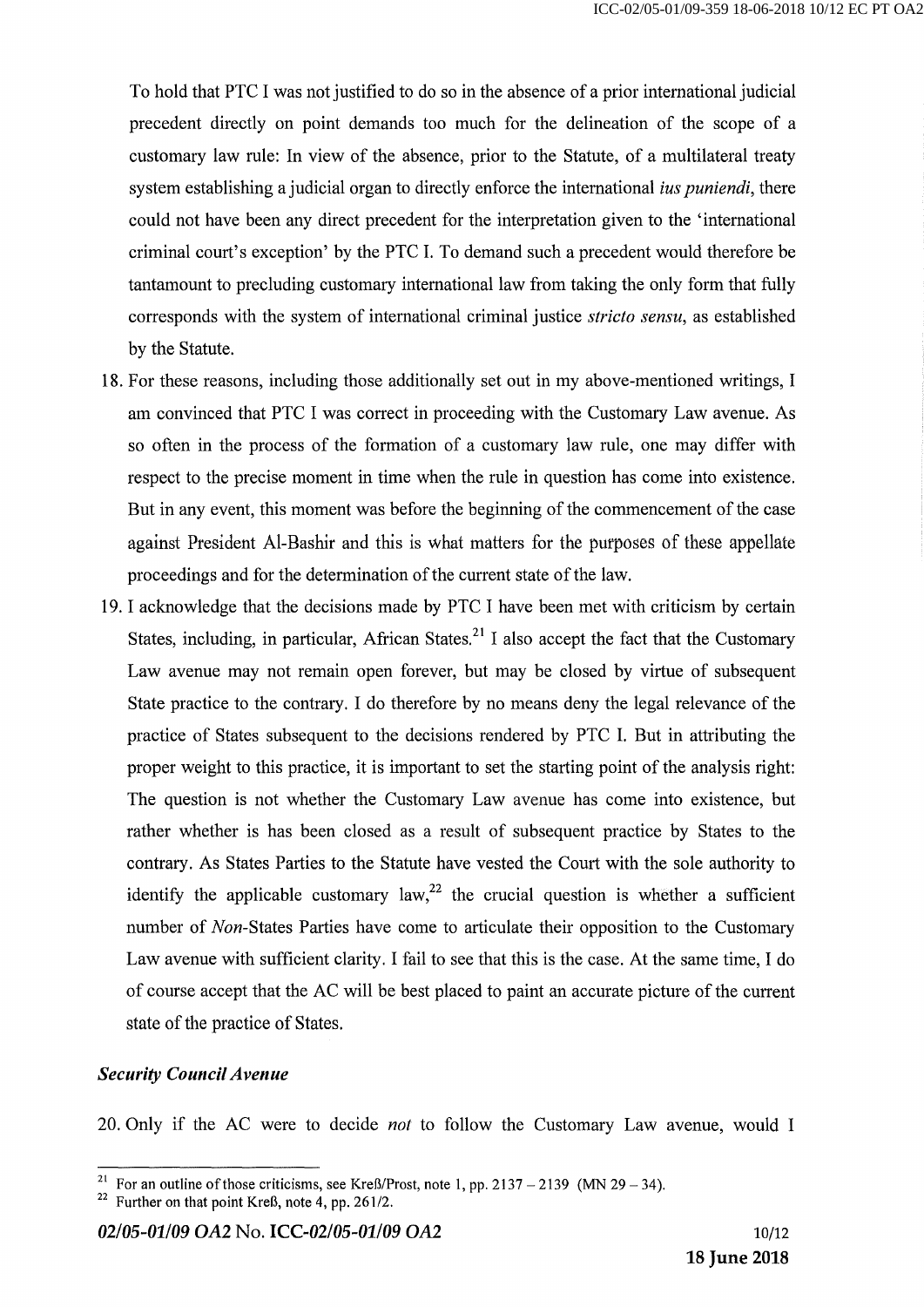respectfully submit that it should proceed through the Security Council avenue. The AC should then hold that the Security Council's imposition on the State of Sudan, by virtue of paragraph 2 of its resolution 1593, of the legal obligation to `cooperate fully with and to provide any necessary assistance to the Court and the Prosecutor pursuant to this resolution' implies the displacement of any international immunity right of the State of Sudan with respect to proceedings before the Court that form part of the situation referred to it by resolution 1593. I shall not argue that point any further in this brief in view of our position that the Customary Law avenue is the correct one. But I wish to respectfully refer the AC to paras. 4 to 6 of Webb's and Juratowitch's 'Expression of interest ...', and to paras.3 to 16 of the written submissions by Robinson, Cryer, deGuzman, Lafontaine, Oosterveld, and Stahn (which I had the benefit of studying in advance), as submitted in these appellate proceedings.<sup>23</sup> I endorse the considerations set out therein, which are in complete conformity with some of my previous writing.<sup>24</sup>

### *Three Concluding Observations*

- 21. In para. 18 of their submissions, Robinson, Cryer, deGuzman, Lafontaine, Oosterveld, and Stahn write that '(t)he Rome Statute is not a single-minded document that brushes away competing considerations. Instead, wherever possible, the drafters balanced competing concerns with Statute aims'. I wholeheartedly concur with this statement. I also see benefit for the AC and for States carefully to consider what my six distinguished colleagues have to say in paras.  $18 - 22$  of their submission. But the recognition of a customary international law immunity State right *ratione personae* that extends to proceedings before this Court is *in overreach* of those nuanced solutions that may be contemplated in order to find the proper balance between any competing concerns.
- 22. One problem with any judicial decision on the state of customary international law is that it may inadvertently freeze the state of customary international law at a moment in time when the law is unsettled or in a state of flux. I have indicated why I believe this is the case here. I respectfully submit that the AC should find a proper way to formulate its decision regarding the state of customary law accordingly. This is obviously true in both directions. But I respectfully submit it is even more important should the Court decide against the Customary Law avenue. For, it is only the Customary Law avenue that is fully in line with the idea of an as equal as possible enforcement of the international *ius*

<sup>&</sup>lt;sup>23</sup> Document dated 30 April 2018, ICC-02/05-01/09 OA 2.

<sup>&</sup>lt;sup>24</sup> Kreß, note 4, at p. 240 et seq. (the contrary preference regarding the two variants of the Security Council avenue, as expressed in Kreß/Prost, note 1, atp.2141 (MN 39) is no longer maintained).